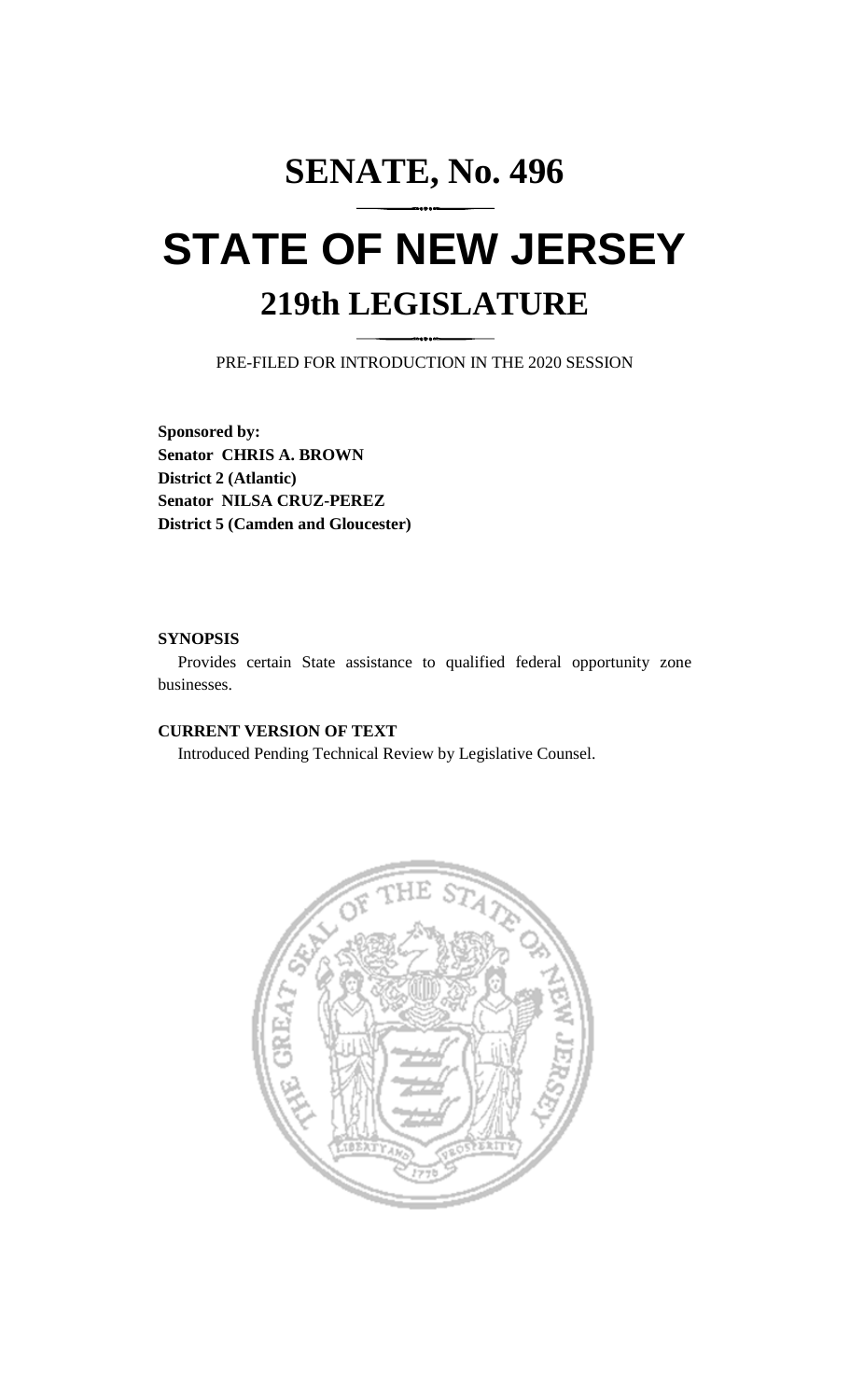#### **S496** BROWN, CRUZ-PEREZ

 $\mathcal{D}_{\mathcal{L}}$ 

 **AN ACT** concerning assistance to qualified businesses in federal opportunity zones and supplementing Title 52 of the Revised Statutes. **BE IT ENACTED** *by the Senate and General Assembly of the State of New Jersey:* 8 1. As used in P.L., c. (C. ) (pending before the Legislature as this bill): "Department" means the Department of Community Affairs. "Federal program" means the federal program providing for the establishment of a qualified opportunity zone pursuant to 26 U.S.C. s.1400Z-1 and 26 U.S.C. s.1400Z-2. "Qualified opportunity business" and "qualified opportunity business property" shall have the same meaning as provided for those terms in 26 U.S.C. s.1400Z-2. "Qualified opportunity zone" shall have the same meaning as provided for that term in 26 U.S.C. s.1400Z-1. 2. The Legislature finds and declares that the federal program providing for the establishment of a "qualified opportunity zone" in this State is declared to be an important economic driver for the State. The Legislature therefore determines that the State incorporate the federal program in its economic development plans and the Department of Community Affairs is the appropriate agency to administer the federal program in the State. 3. a. The Commissioner of Community Affairs shall designate an employee of the Department of Community Affairs to act as a contact person to be responsible for assisting a qualified opportunity business investing in qualified opportunity business property under rules and regulations established by the United States Department of the Treasury. The contact person shall act as a point of contact between a qualified opportunity business and all appropriate State government entities providing assistance to qualified opportunity business in order to ensure State agency accountability to a qualified opportunity business and the coordination of State resources used to assist the qualified opportunity business. b. The department shall establish and maintain an online portal, in the form of an Internet website available to the public to promote collaboration and innovation among qualified opportunity businesses in the State and to publish the availability of State and local resources to a qualified opportunity business. The qualified innovation zone portal shall include information on the demographics of each qualified innovation zone and any other pertinent information allowed pursuant to federal law. The qualified innovation zone portal shall include a link to State and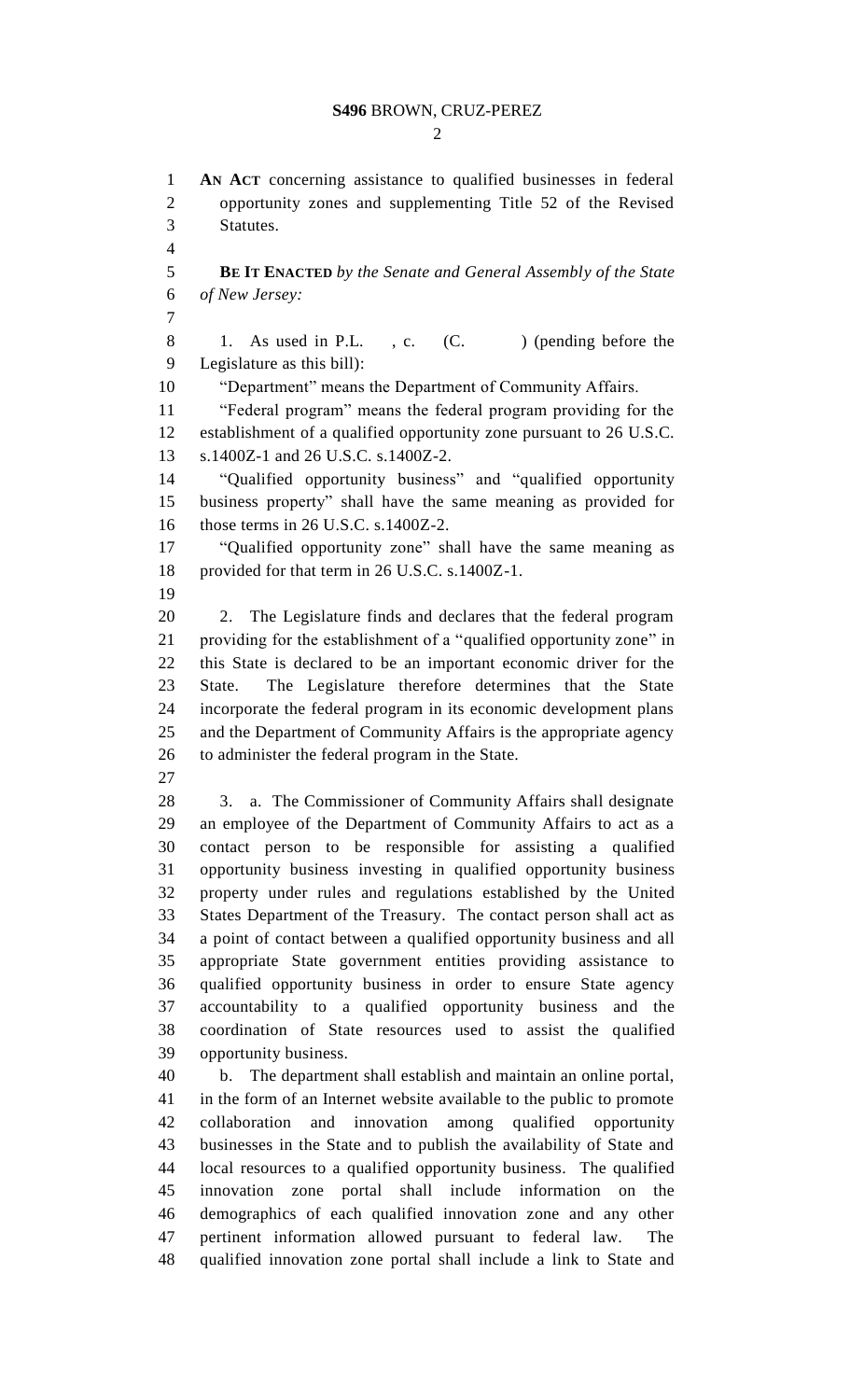local assistance programs available to a qualified opportunity business.

 c. The department shall work cooperatively with other State departments, agencies, boards, commissions, and authorities to explore and implement opportunities to direct resources to a qualified opportunity business that locates within a qualified opportunity zone and to provide technology, financial, and workforce development opportunities, and infrastructure assistance to a qualified opportunity business. The department shall work cooperatively with the New Jersey Economic Development Authority and the State Department of the Treasury, to modify the State's business assistance programs, if permissible by law, to give bonuses or other enhanced incentives to a qualified opportunity business that locates within an qualified opportunity zone.

 d. The Commissioner of Community Affairs is authorized to call upon any department, authority, commission, board, office, division, or agency of the State to provide any information, resources, or other assistance deemed necessary to discharge their 19 responsibilities under P.L., c. (C.) (pending before the Legislature as this bill), including, but not be limited to: the New Jersey Economic Development Authority and the State Department of the Treasury for assistance with business assistance programs; the Department of Labor and Workforce Development for assistance in developing workforce development strategies; the Department of Transportation and the New Jersey Transit Corporation for assistance in enhancing public transportation networks and infrastructure, including assistance from the Transit Village Initiative; the Business Action Center in the Department of State to assist in business attraction and retention efforts and advising on smart growth development strategies; and the Division of Housing and Community Resources in the department for assistance in expanding housing opportunities within a qualified opportunity zone and the coordination with the Urban Enterprise Zone program.

 4. A qualified opportunity business that locates within a qualified opportunity zone shall, consistent with federal law, be eligible to undertake a "building project," "project," or "highway project" under the terms and conditions of a "public-private partnership agreement" with a "local government unit," "school district," "State government entity," State college, or county college, or otherwise participate in a public-private partnership 43 agreement as provided for in P.L.2018, c.90 (C. ).

 5. This act shall take effect upon the United States Department of the Treasury adopting final rules and regulations implementing the federal program.